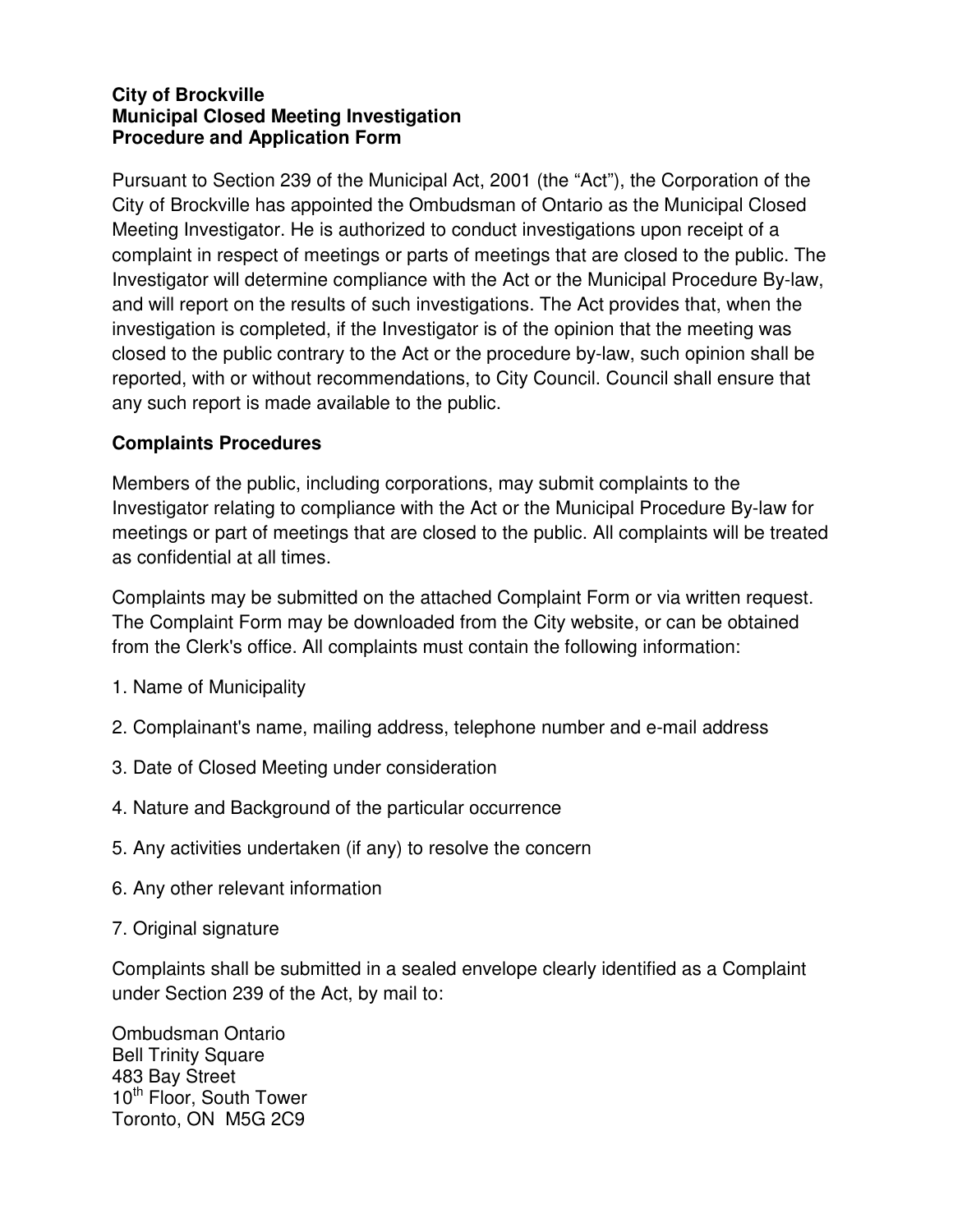## **City of Brockville**

## **Complaint Form Municipal Investigation**

| Section 239 - Municipal Act, 2001 (As Amended)                                                                                                                                                                                                    |      |                       |      |  |
|---------------------------------------------------------------------------------------------------------------------------------------------------------------------------------------------------------------------------------------------------|------|-----------------------|------|--|
| <b>Complainant's Name:</b>                                                                                                                                                                                                                        |      |                       |      |  |
| Address                                                                                                                                                                                                                                           |      | <b>Street Address</b> |      |  |
| <b>City Prov. Postal Code</b>                                                                                                                                                                                                                     |      |                       |      |  |
| Telephone                                                                                                                                                                                                                                         | Home |                       | Work |  |
| E-Mail                                                                                                                                                                                                                                            |      |                       |      |  |
| Please Note: Personal information is collected under the authority of Section 239 of the<br>Municipal Act, 2001 (as amended) and will be used by the municipal investigator to carry<br>out an investigation under the act.                       |      |                       |      |  |
| Name of Municipality:                                                                                                                                                                                                                             |      |                       |      |  |
| Date of Closed Meeting:                                                                                                                                                                                                                           |      |                       |      |  |
| <b>Municipal Contact Name:</b>                                                                                                                                                                                                                    |      |                       |      |  |
| Telephone:                                                                                                                                                                                                                                        |      |                       |      |  |
| Background:                                                                                                                                                                                                                                       |      |                       |      |  |
| This should provide as much information as is required to explain the nature and<br>background of the particular occurrence, (e.g. Reason provided for closed meeting session;<br>Reason for complaint; Municipal Contact; Municipal Explanation) |      |                       |      |  |
|                                                                                                                                                                                                                                                   |      |                       |      |  |
|                                                                                                                                                                                                                                                   |      |                       |      |  |
|                                                                                                                                                                                                                                                   |      |                       |      |  |
|                                                                                                                                                                                                                                                   |      |                       |      |  |
|                                                                                                                                                                                                                                                   |      |                       |      |  |
|                                                                                                                                                                                                                                                   |      |                       |      |  |
|                                                                                                                                                                                                                                                   |      |                       |      |  |
|                                                                                                                                                                                                                                                   |      |                       |      |  |